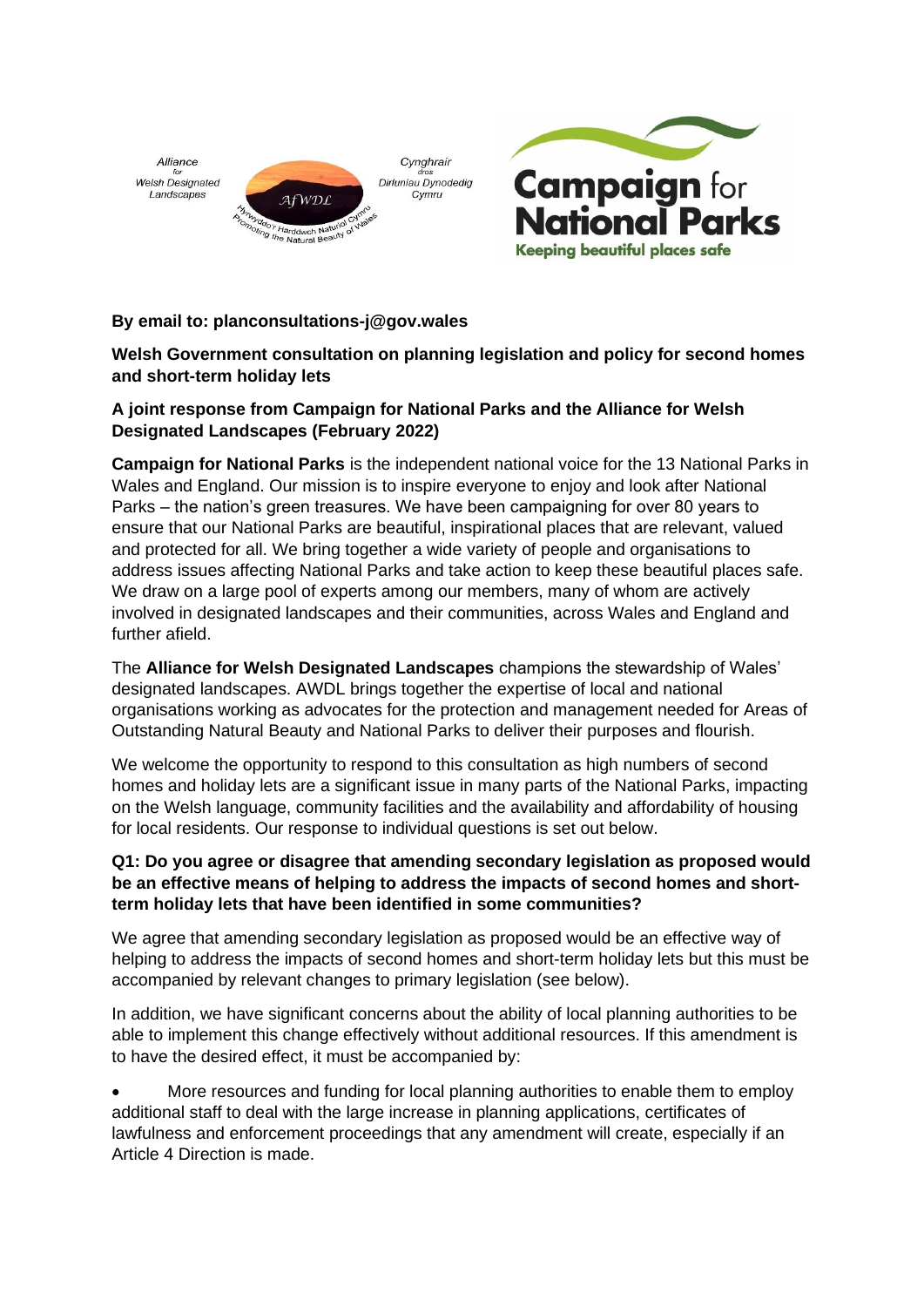The introduction of a compulsory licensing scheme for holiday homes. It is currently very difficult to gather accurate information because the holiday home market is unregulated.

• Clear definitions for use in all three relevant regulatory processes - the taxation process, the planning process and the compulsory licensing scheme. Having clear and consistent definitions would make it easier to get an accurate picture of the number of homes affected in order to formulate policies, and to monitor and control numbers more effectively. We recommend the use of the term 'non-primary' rather than 'secondary' to avoid any risk of a legal loophole being created by those with three or more homes claiming the property is their tertiary etc home rather than a secondary one.

• Careful attention to the impacts of displacement, to avoid transferring the problems of high levels of second homes and holiday lets to neighbouring areas which are not controlled by an Article 4 Direction.

• Clear national guidance and policy for local planning authorities, particularly for areas where a new Local Development Plan is several years away from adoption.

• Further research on the impact of the proposals before they are implemented. In particular, we would like to see the Welsh Government progress the recommendations from "Research to Develop an Evidence Base on Second Homes" (November 2021).

# **Q2: Do you agree that use class C3 should be amended and new use class C5 (Secondary homes) and use class C6 (Short-term Lets) be created? If not, please explain why.**

We agree that the new use classes should be created. As with any such change it will be necessary to guard against the risk of loopholes being found or created and, as set out above, we believe it would be better to use the term 'non-primary homes' rather than 'secondary homes' as the title for use class C5 as this is one potential loophole that could be avoided from the start of the legislation.

For this amendment to have the desired effect, the new use classes will need to be accompanied by the changes we set out in response to Q1, including a mandatory licensing system which requires the registration of homes in C5 and C6 use classes. A clear understanding of the current situation is required in order to understand the location of existing second homes and holiday lets. This is especially important if a threshold is to be used for determining when planning permission is required and it is not sufficient to rely on the council tax system for this purpose.

# **Q3: Do you agree with the descriptions of the new and revised use classes? If not, please explain why.**

There is a need for a clear definition to be used in all three regulatory processes - the taxation process, the planning process and the mandatory licensing scheme for holiday homes. Having clear definitions would make it easier to get an accurate picture of numbers in order to formulate policies, and to monitor and control numbers more effectively. The lack of regulation currently makes it difficult to gather accurate information on the number of holiday homes.

Although council tax figures are considered the most accurate source of information, they are not completely reliable and rely on the owners of holiday homes using the correct council tax or business rates category for their property. There are also many properties marketed as self-catering holiday accommodation online, on platforms such as Airbnb, which may not be identified through traditional data collection methods. It is important that all such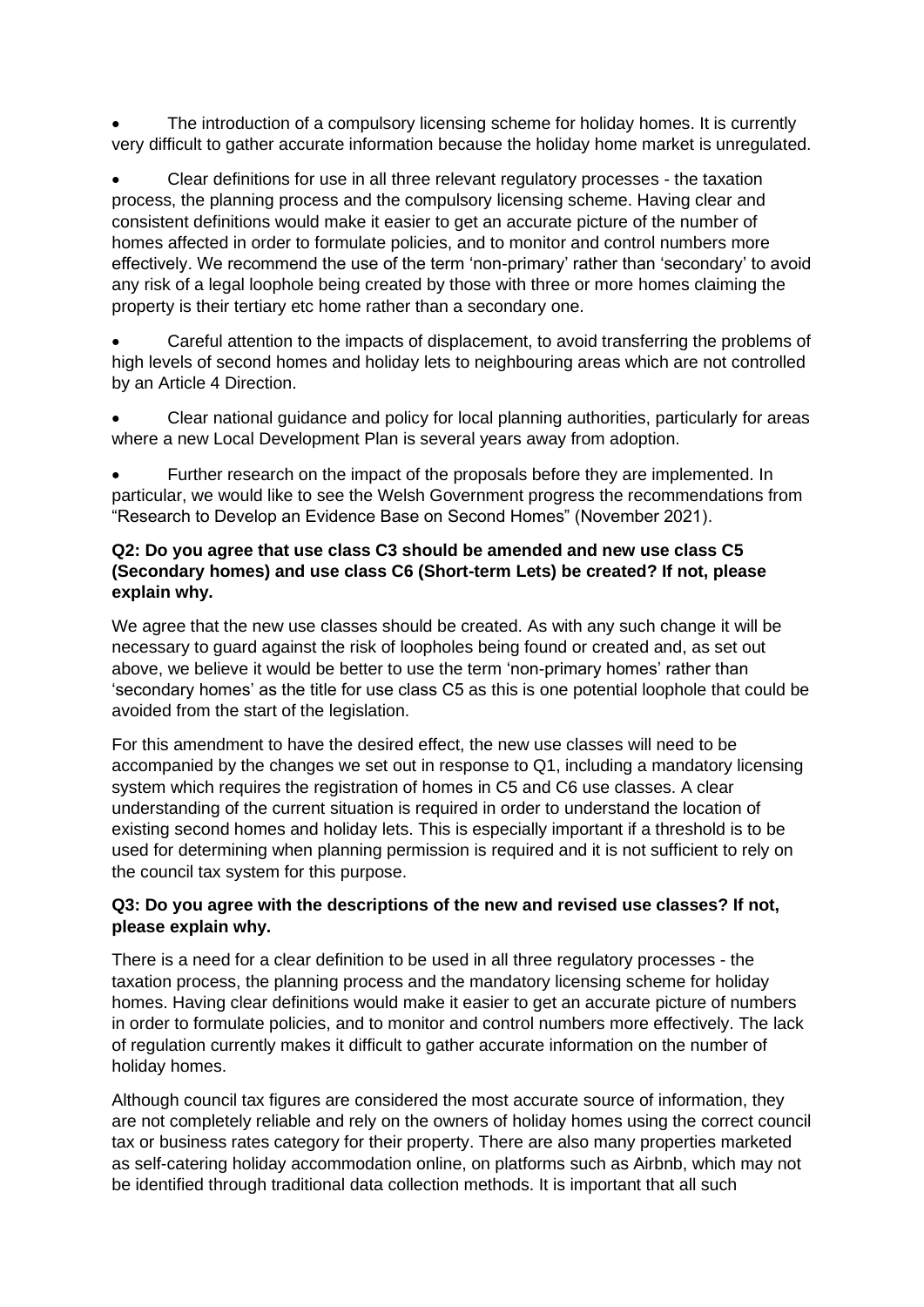properties are identified and registered. There will also be a need for careful co-ordination between taxation, licensing and planning processes, in order to be able to manage the new use classes effectively.

Defining the usage by the number of days will create difficulties for monitoring and enforcement. It will be difficult to prove the number of days, without a licensing/registration system to accompany the planning system as it will be hard for local planning authorities to prove how many days a property has been occupied for. Co-ordinating the definition with the tax regime will make the work of planning authorities easier and provide greater clarity for property owners.

### **Q4: Are there any scenarios whereby use as a dwellinghouse under use class C3 could become unclear? Please provide examples.**

It will be difficult for local planning authorities to prove the number of days a property has been occupied without further resources and without a mandatory registration/licensing system to accompany the planning system. National Park Authorities, in particular, will not have access to the revenue from the council tax premium for second homes so they will not have any additional funding to support this work and will need to rely on the support of relevant departments in their constituent local authorities.

# **Q5: Would you support amending primary legislation (i.e. the TCPA 1990) for the purpose of managing second homes and short-term holiday lets?**

Yes, we would support amending primary legislation as this is the only way to ensure that the change of use to a second home or short-term holiday let counts as a material change of use.

Changes in planning legislation should be reinforced with a parallel licensing scheme which will address issues not controlled by planning, including environmental health considerations such as noise. This has been shown to be effective in Scotland.

### **Q6: Do you agree the GPDO should be amended to permit changes of use set out in Table 2 if the proposed changes to the UCO are taken forward? If not, please explain why.**

We support the changes to the Use Class Order and the principle of allowing local planning authorities to use Article 4 Directions to manage high levels of second homes and short-term lets in areas where these are a particular problem. However, we do have concerns regarding the permitted changes of use as set out in Table 2, in that allowing a building classed as a holiday let to become a primary residence and removing the need for planning permission in such cases would undermine NPAs' ability to seek a contribution for affordable housing provision.

We are also concerned that the proposed approach puts the onus for determining when to require planning permission on local planning authorities and means that it will only be applied in relatively small areas of Wales. Where an Article 4 Direction has been issued, the planning department will require additional resources to deal with the increased number of planning applications. Meanwhile some areas that do not currently meet the threshold to justify Article 4 Directions will be likely to see increasing numbers of second homes and short-term holiday lets as the issue is displaced to other, often neighbouring, areas.

### **Q7: Do you agree the use of Article 4 Directions by local planning authorities provides an appropriate targeted response to a location-specific issue? If not, please explain why and/or suggest an alternative approach.**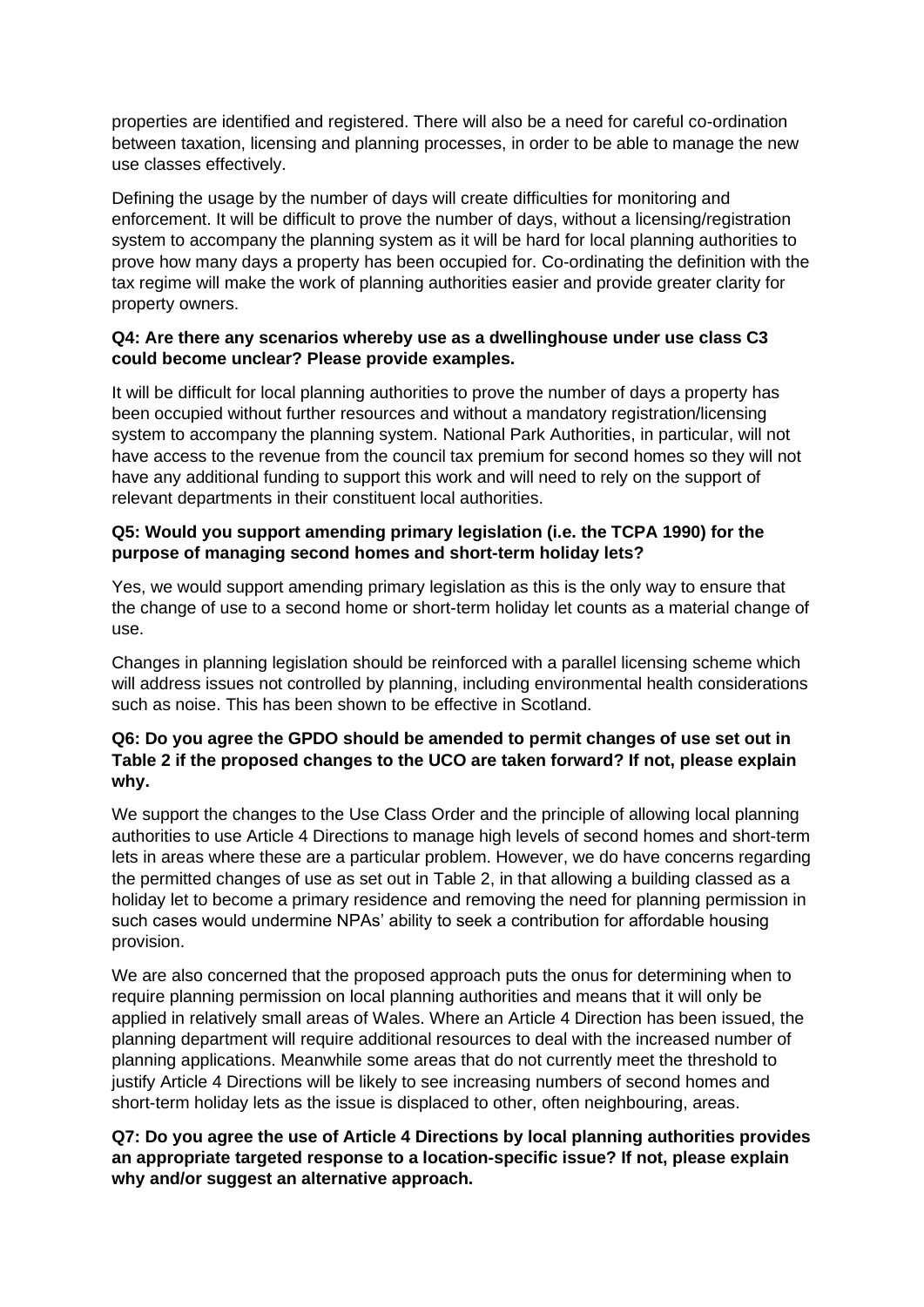Yes we agree that it provides one appropriate response, but it also brings its own problems, some of which may best be addressed through national measures – see below.

We are concerned that this approach will put a great deal of pressure on the resources of local planning authorities, particularly as there will be no fees associated with these planning applications. If Welsh Government decides to continue with the proposed approach, then there is a strong case for making an exception to the usual approach and requiring a planning fee. Otherwise, there will be no additional resources available for local planning authorities having to deal with a high volume of planning applications, certificates and enforcement cases. Furthermore, National Park Authorities will not benefit from the council tax premium on second homes as this is collected by local authorities rather than local planning authorities.

Care needs to be taken on the impact of displacement, where areas which are not controlled by an Article 4 direction will come under increased pressure from second homes and holiday accommodation. Consideration should, therefore, be given to allowing Article 4 Directions to be implemented at a local planning authority or regional level rather than ward or community council level and encouraging local planning authorities to work together to avoid moving the problem to neighbouring areas.

Allowing local planning authorities to choose whether or not to adopt an Article 4 direction may have significant, unintended consequences on neighbouring local planning authorities. It will also create long-term uncertainty as an Article 4 direction can also be revoked at any time. It would be better to introduce a consistent approach by amending primary legislation so that creating a second home or holiday let becomes a material change of use throughout Wales.

#### **Q8: In respect of change of use to a second home or short-term holiday let, where an Article 4 Direction is made, should applicants have a right to claim compensation if a local planning authority refuses permission or grants permission subject to conditions other than those imposed by the GPDO within the first 12 months?**

No, applicants should not have the right to claim compensation. Requiring local planning authorities to pay compensation would act as a major deterrent to the implementation of this new approach.

# **Q9: Do the proposed amendments to PPW make it clear that the prevalence of second homes and short-term holiday lets must be considered by local planning authorities when developing the requirement for market and affordable homes within a particular area and whether a local policy approach is required in a Local Development Plan (LDP)?**

No, the changes are not strong enough. 'Consider' is too weak a word. There should either be an automatic requirement for the Article 4 Direction above a certain threshold (e.g. when more than a certain percentage of properties in a given area are not primary residences) unless the local planning authority can demonstrate that it is unnecessary or else, at the very least, there should be clear guidance and support on when and how to take the measures forward.

Further national research and guidance would help ensure that there is a coordinated approach to limiting the numbers of second homes and holiday lets. As Local Development Plans take several years to prepare, changes could be implemented more quickly if the Welsh Government issued clear statements, for example in the form of changes to PPW or letters to Chief Planning Officers, which could be used as a material consideration in the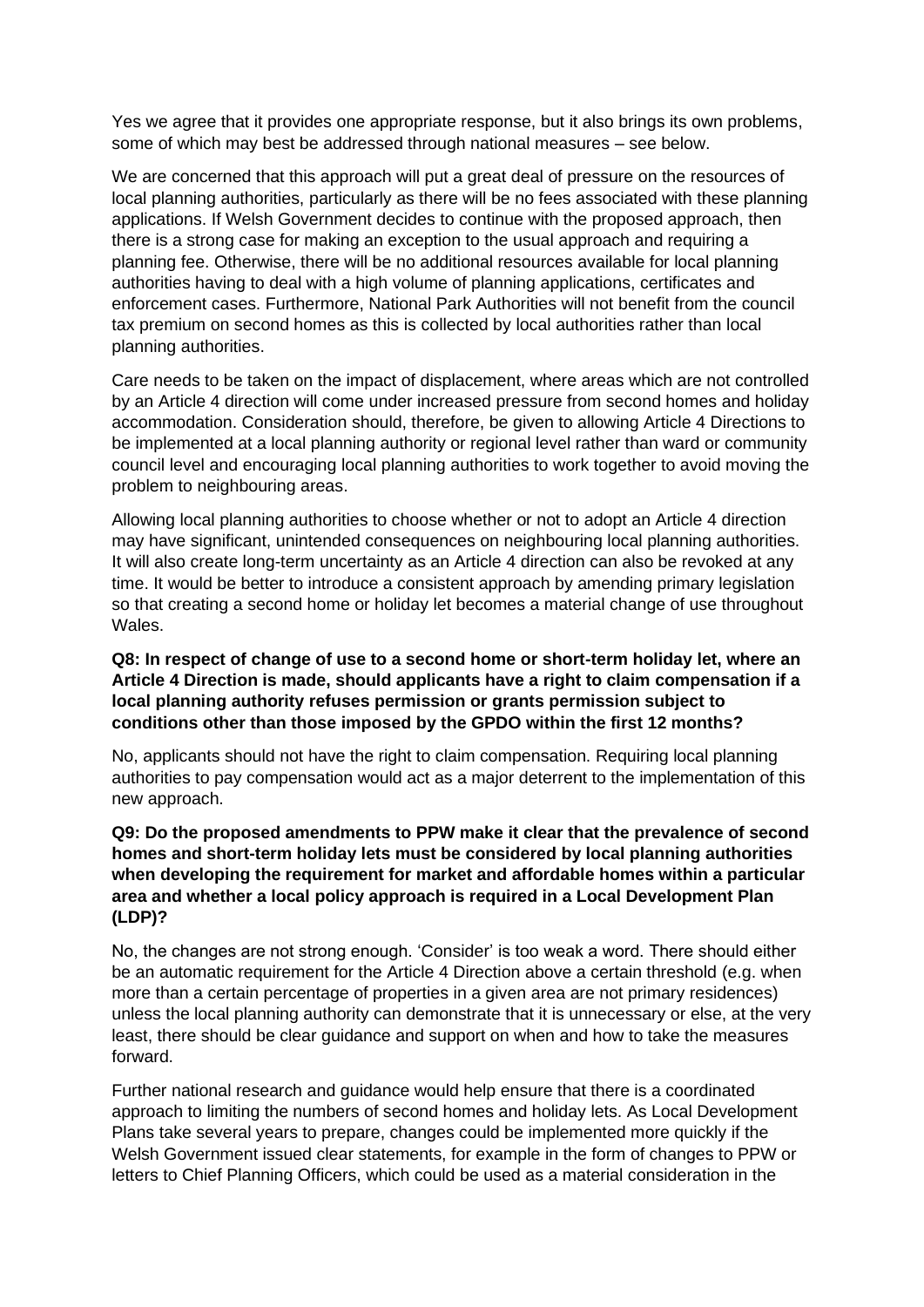planning process. This would enable local planning authorities to develop, and implement, interim local policies on second homes and holiday lets without having to wait for the adoption of their next Local Development Plan. Without clear national guidance on the criteria and threshold for refusing a planning application for a second home or short-term holiday let, there is a risk that such decisions will be open to challenge.

# **Q10: Do the proposed amendments to PPW support the proposed amendments to**  the:  $\Box$  Town and Country Planning (Use Classes) Order 1987 (UCO); and  $\Box$  Town and **Country Planning (General Permitted Development) Order 1995 (GPDO)?**

Yes, but as set out above, the proposed amendments are too weak and need to be strengthened. In addition, the new paragraph should be amended to state that restricting a main home to a permanent home for local residents is also an option, where appropriate.

# **Q11: Do you consider the potential positive consequences of the proposed planning measures for the management of second homes and short-term holiday lets outweigh the potential negative consequences (or vice versa) regarding house prices and the impact on the local housing market? Please explain your response, with reference to evidence where appropriate.**

The potential consequences need to be considered in the context of other measures that could be used such as increased council tax for second, third etc homes, local occupancy restrictions being placed on new build homes, and identifying opportunities to place local occupancy restrictions on existing properties when they are sold. Although it is very difficult to predict the impact of any of these proposed measures, it is very clear that changes are needed to address the negative impacts of high levels of second homes and holiday lets. As we have already highlighted, we are concerned about the potential for displacement impacts resulting in areas not controlled by Article 4 Directions coming under greater pressure from second homes and holiday accommodation. It is therefore essential that there is thorough monitoring of the impacts where such Article 4 Directions are introduced in order to quickly identify and plan for any unintended consequences.

### **Q12: Do you have any comments or evidence about the potential consequences, both positive and / or negative, the proposed planning measures for the management of second homes and short-term holiday lets may have for local economies?**

We do not have any specific evidence of our own on this. However, we believe it is important to consider the impacts of second homes and holiday lets separately as it should not be assumed that they have the same impacts on the local economy, facilities, communities, culture and language.

### **Q13 applicable to local planning authorities only: Do you consider that local planning authorities have sufficient resources to undertake an appropriate level of evidence gathering, monitoring and enforcement for the effective implementation of the proposed planning measures? Please explain your response, with reference to evidence where appropriate.**

We have chosen to answer this question even though we are not a local planning authority as we believe it is of wider relevance. It will take time for the proposed changes to have an effect and to see the (positive) impacts that result but that should not be a reason to delay action on this important issue. Requiring a planning fee for these applications, avoiding having to pay compensation and providing local planning authorities with the right training and support where needed will help ensure these measures can be implemented effectively.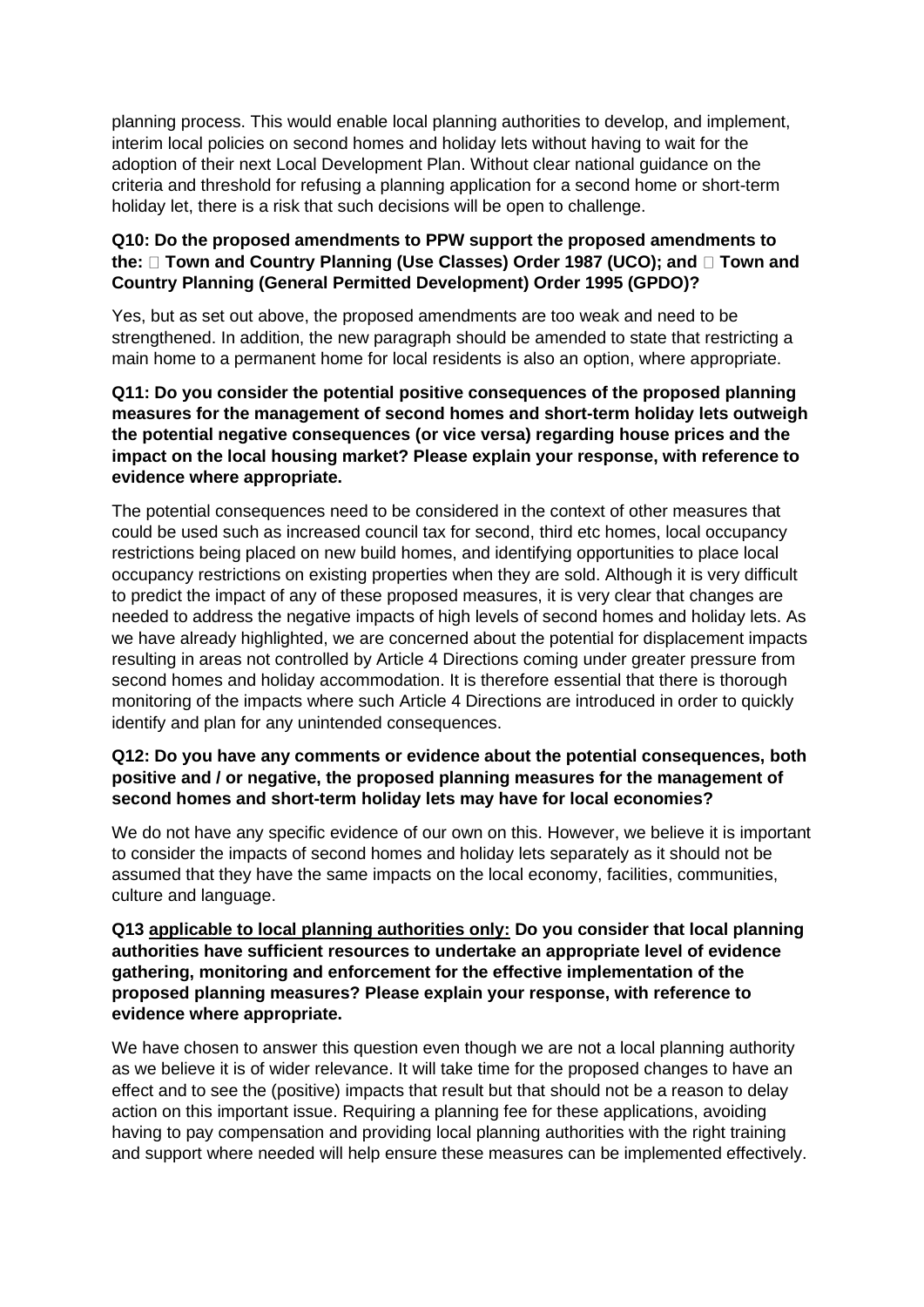**Q14 applicable to local planning authorities only: What IT (back-office) system is currently used (including version number)? What are your contractual arrangements (i.e. costs) for making changes as a result of a Welsh Government legislative change?** □ How long would it take to implement changes to your IT **system? What is the expiration date of your current contract with your IT system**  supplier? □ How much staff time is required (per application) to manually enter **applications into your back-office system where it cannot be automatically received?** 

#### No comment.

**Q15: We would like to know your views on the effects of the proposals would have on the Welsh language, specifically on opportunities for people to use Welsh and on treating the Welsh language no less favourably than English. What effects do you think there would be? How could positive effects be increased, or negative effects be mitigated?** 

The Welsh language is an important consideration in terms of the current impacts of second homes and short-term holiday lets and in evaluating the desired and actual outcomes of these proposals. We believe that the proposals are likely to have a significant net positive impact on the use of the Welsh language in a number of areas of Wales which currently have high or rapidly increasing levels of second homes and/or holiday lets.

**Q16: We have asked a number of specific consultation questions. If you have any related issues which we have not specifically addressed, please use the space below to raise them.**

**Support for the Welsh Government's "three-pronged approach":** We believe that the complexity of tackling these issues requires multi-faceted solutions. Changes to planning law need to be accompanied by the introduction of a statutory registration scheme for holiday accommodation. These are both part of the second prong of the Welsh Government's "threepronged approach"**.** These changes to the regulatory framework and system need to be progressed alongside addressing affordability and availability of housing (the first prong) and using national and local taxation systems to ensure second homeowners make a fair and effective contribution to the communities in which they buy (the third prong)

**Evidencing occupancy**: There is an opportunity to learn from measures that have been used to monitor local occupancy or primary/principal residence restrictions elsewhere. For example, following requests from the community, the Lake District National Park Authority has recently begun using a local occupancy map as a tool for local people to help enforce restrictions as they are easily able to identify which properties are subject to them and can then report any concerns over potential breaches:

[https://www.lakedistrict.gov.uk/planning/applicationsanddecisions/occupancy-restriction](https://www.lakedistrict.gov.uk/planning/applicationsanddecisions/occupancy-restriction-webmap)[webmap](https://www.lakedistrict.gov.uk/planning/applicationsanddecisions/occupancy-restriction-webmap)

**Local occupancy restrictions:** Changes are needed to ensure that existing properties with local occupancy restrictions are not lost to the open market. For example, there is a need for stricter rules on removing occupancy restrictions and it should be clear that properties with local occupancy conditions cannot be converted to second homes or holiday lets through either permitted development or a planning application. There is an issue that if a local person in a given area moves out of a non-restricted property into a property with local occupancy restrictions, the property they are leaving, which had by default previously housed a local person, is then free to be sold unrestricted and potentially as a second home, meaning no net benefit has been achieved in applying the restriction to the new build. In the Lake District National Park, this issue has contributed to a reduction in the permanent